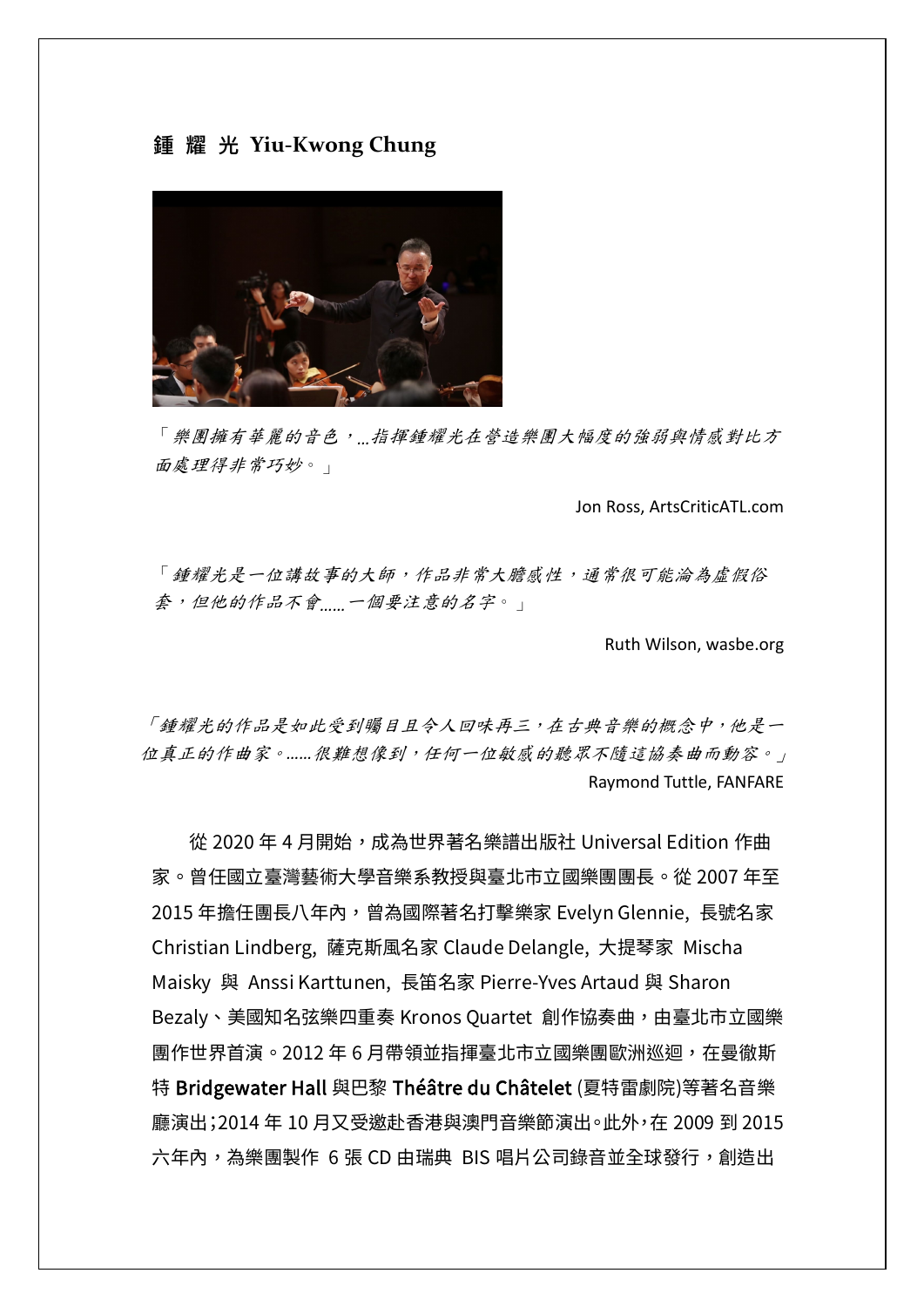這項台灣音樂史上很難被打破的紀錄,同時讓臺北市立國樂團的國際知名度大 幅提昇。

 曾榮獲 2013 年第 24 屆金曲獎最佳作曲人獎和 2008 年第 19 屆金曲獎最 佳編曲人獎。2010 年為世博臺灣館 4D 電影《自然城市》創作配樂。2000 年 3月,大型國樂團作品《永恆之城》在香港奪得香港中樂團 21 世紀國際作曲比 賽原創組冠軍。二首具創意與充滿活力的小品《大地之舞》與《草蟆弄雞公》 由馬友友擔任大提琴獨奏,收錄在臺灣 SONY 唱片公司發行的《超魅力馬友友》 專輯中。

個人網站: [http://www.yiukwongchung.com](http://www.yiukwongchung.com/)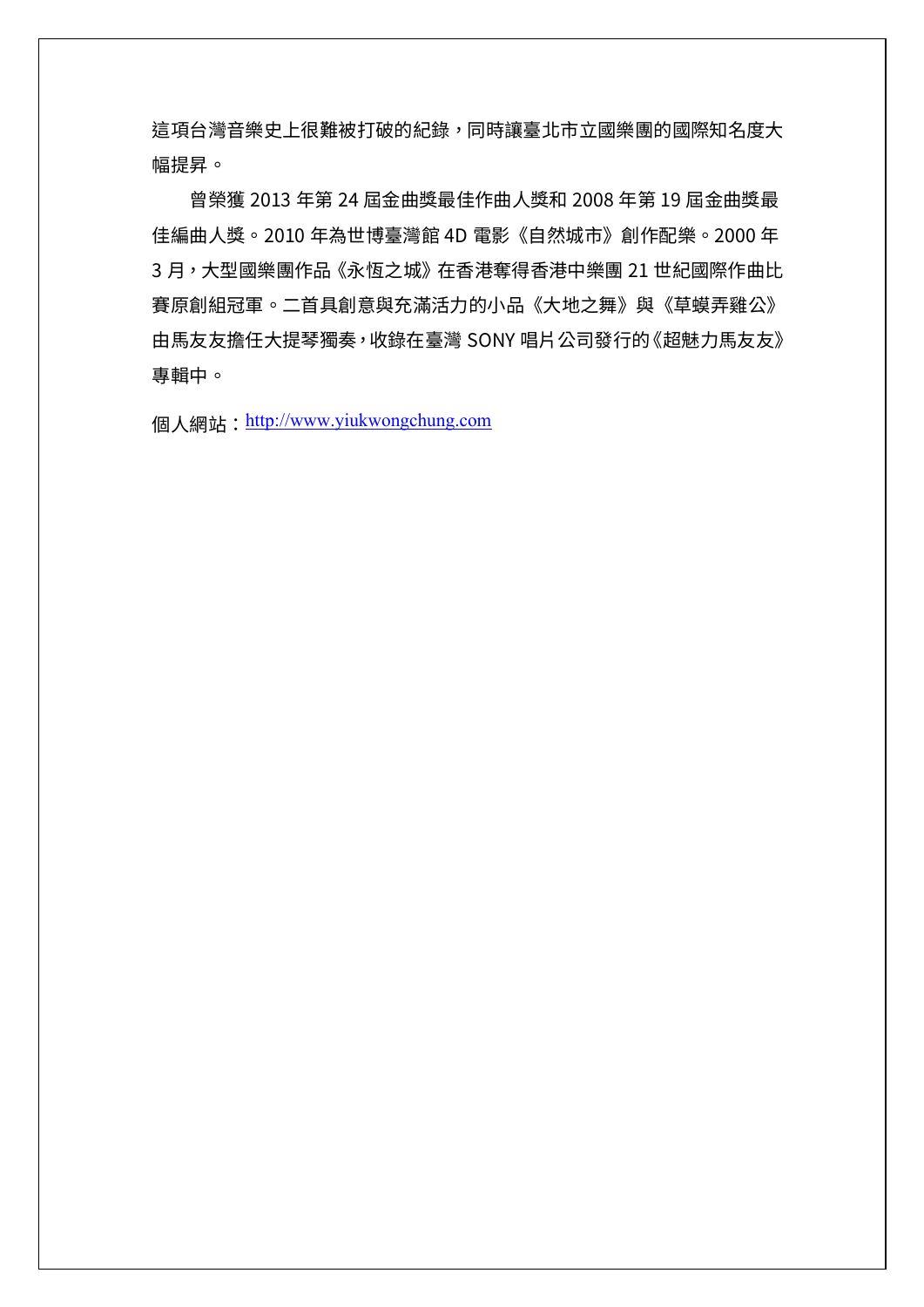## **YIU-KWONG CHUNG**



"It has a gorgeous sound, and conductor Yiu-Kwong Chung drew a wide range of dynamic contrasts and emotions from the group." Jon Ross, ArtsCriticATL.com

"A master storyteller, Chung writes with a bold expressiveness that could come across as phony- yet it does not.....This is a name to watch for." Ruth Wilson, wasbe.org

"Yiu-Kwong Chung is a real composer and his contributions are the most striking and memorable…. It's hard to imagine a sensitive listener not getting worked up over this Concerto."

Raymond Tuttle, FANFARE

Having been a Universal Editon composer since April 2022, Yiu-kwong Chung is one of Taiwan's best-known and most sought-after composers. He was the Professor of Music at the National Taiwan University of Arts until 2022 and was the General Director of the Taipei Chinese Orchestra (TCO) from 2007 to 2015. During his tenure with TCO, he has written concerti for numerous top-class soloists, including percussionist Evelyn Glennie, trombonist Christian Lindberg, saxophonist Claude Delangle, cellist Mischa Maisky and Anssi Karttunen, flutists Pierre-Yves Artaud and Sharon Bezaly, in addition to renowned Kronos Quartet; all were world-premiered by the TCO. In June 2012, he conducted the orchestra's European Tour (with soloist Evelyn Glennie). He staged performances in Bridgewater Hall in Manchester and Le Théâtre du Châtelet in Paris that brought immediate international fame to the Orchestra. From 2009 to 2015, he has produced six CDs released worldwide by Swedish BIS Records.